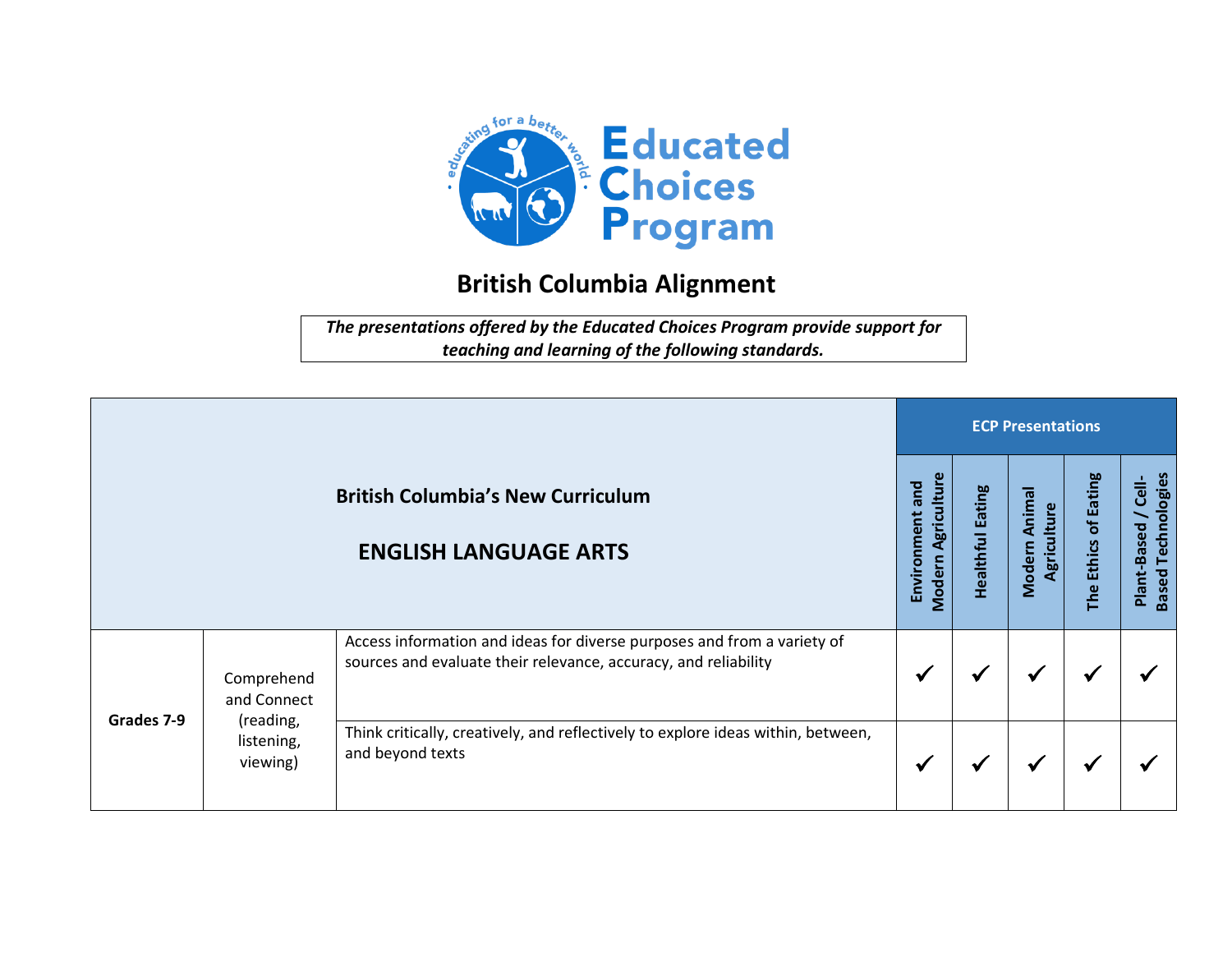| Grades 7-9 | Create and<br>Communicate<br>(writing,<br>speaking,<br>representing) | Exchange ideas and viewpoints to build shared understanding and extend<br>thinking                                             |  |  |  |
|------------|----------------------------------------------------------------------|--------------------------------------------------------------------------------------------------------------------------------|--|--|--|
| Grade 10   |                                                                      | Access information for diverse purposes and from a variety of sources and<br>evaluate its relevance, accuracy, and reliability |  |  |  |
|            | Spoken<br>Language                                                   | Respectfully exchange ideas and viewpoints from diverse perspectives to build<br>shared understanding and extend thinking      |  |  |  |
|            | Spoken<br>Language                                                   | Demonstrate speaking and listening skills in a variety of formal and informal<br>contexts for a range of purposes              |  |  |  |
| Grade 11   |                                                                      | Access information for diverse purposes and from a variety of sources and<br>evaluate its relevance, accuracy, and reliability |  |  |  |
|            | Spoken<br>Language                                                   | Respectfully exchange ideas and viewpoints from diverse perspectives to build<br>shared understanding and extend thinking      |  |  |  |
|            |                                                                      | Demonstrate speaking and listening skills in a variety of formal and informal<br>contexts for a range of purposes              |  |  |  |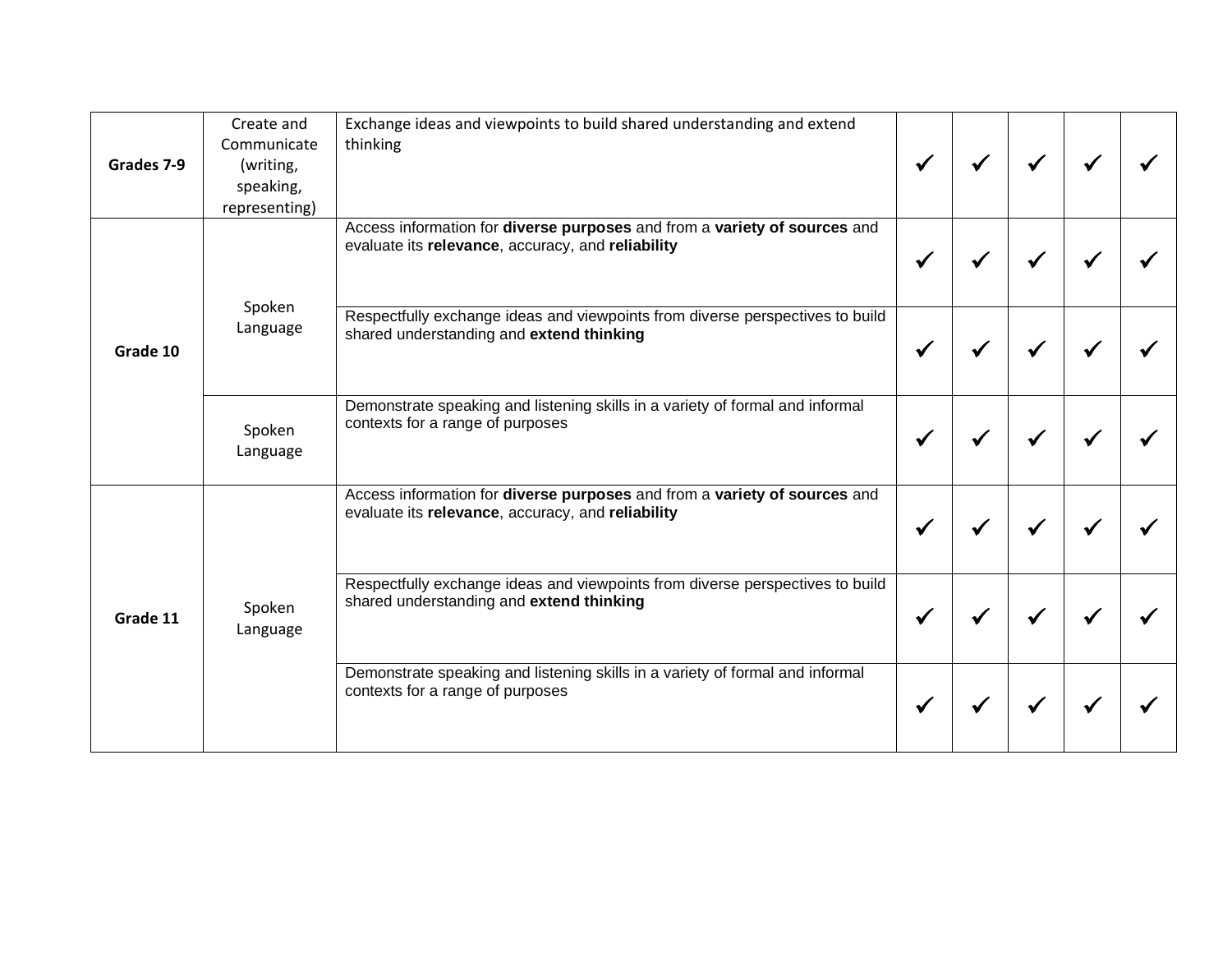| Grade 12 |                    | Access information for diverse purposes and from a variety of sources<br>and evaluate its relevance, accuracy, and reliability |  |  |  |
|----------|--------------------|--------------------------------------------------------------------------------------------------------------------------------|--|--|--|
|          | Spoken<br>Language | Respectfully exchange ideas and viewpoints from diverse perspectives to build<br>shared understanding and extend thinking      |  |  |  |
|          |                    | Demonstrate speaking and listening skills in a variety of formal and informal<br>contexts for a range of purposes              |  |  |  |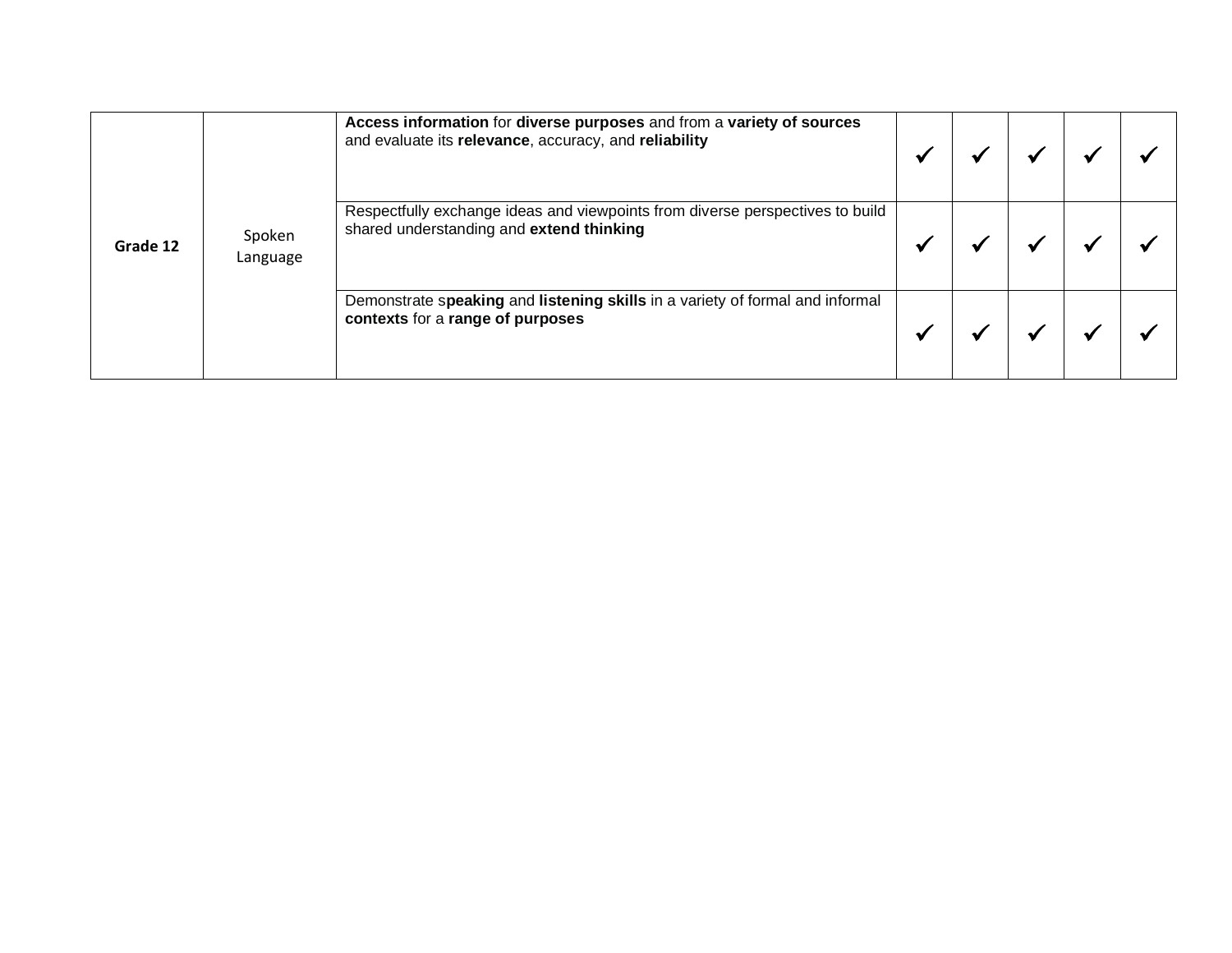|                  |                                                                        |                                                                                                                                                                              | <b>ECP Presentations</b> |              |                              |                      |                                          |  |  |
|------------------|------------------------------------------------------------------------|------------------------------------------------------------------------------------------------------------------------------------------------------------------------------|--------------------------|--------------|------------------------------|----------------------|------------------------------------------|--|--|
|                  | <b>British Columbia Performance Standards</b><br><b>HEALTHY LIVING</b> |                                                                                                                                                                              |                          |              | Modern Animal<br>Agriculture | The Ethics of Eating | Plant-Based / Cell-Based<br>Technologies |  |  |
|                  |                                                                        | Identify and analyze the influence of family, peers, media and<br>marketing on eating habits                                                                                 | $\checkmark$             | ✔            |                              |                      |                                          |  |  |
|                  | <b>Healthy Eating</b>                                                  | Advocates for changes that enhance healthy eating                                                                                                                            |                          | ✔            |                              |                      |                                          |  |  |
| Grades 7-9       |                                                                        | Advocate for better nutritional knowledge for themselves, family, and<br>community                                                                                           |                          | $\checkmark$ |                              |                      |                                          |  |  |
|                  |                                                                        | Advocate for recognizing differences in healthy eating choices with<br>respect to different cultural, racial and religious beliefs                                           | ✔                        |              |                              |                      |                                          |  |  |
|                  | Healthy<br>Practises                                                   | makes decisions and advocates for self and others regarding healthy<br>practices including management of feelings, setting goals for a healthy<br>lifestyle, personal safety |                          | ✔            |                              |                      |                                          |  |  |
| Grades 10-<br>12 | <b>Healthy Eating</b>                                                  | Advocates for personal, family, and community changes that enhance<br>healthy eating                                                                                         |                          | $\checkmark$ |                              |                      |                                          |  |  |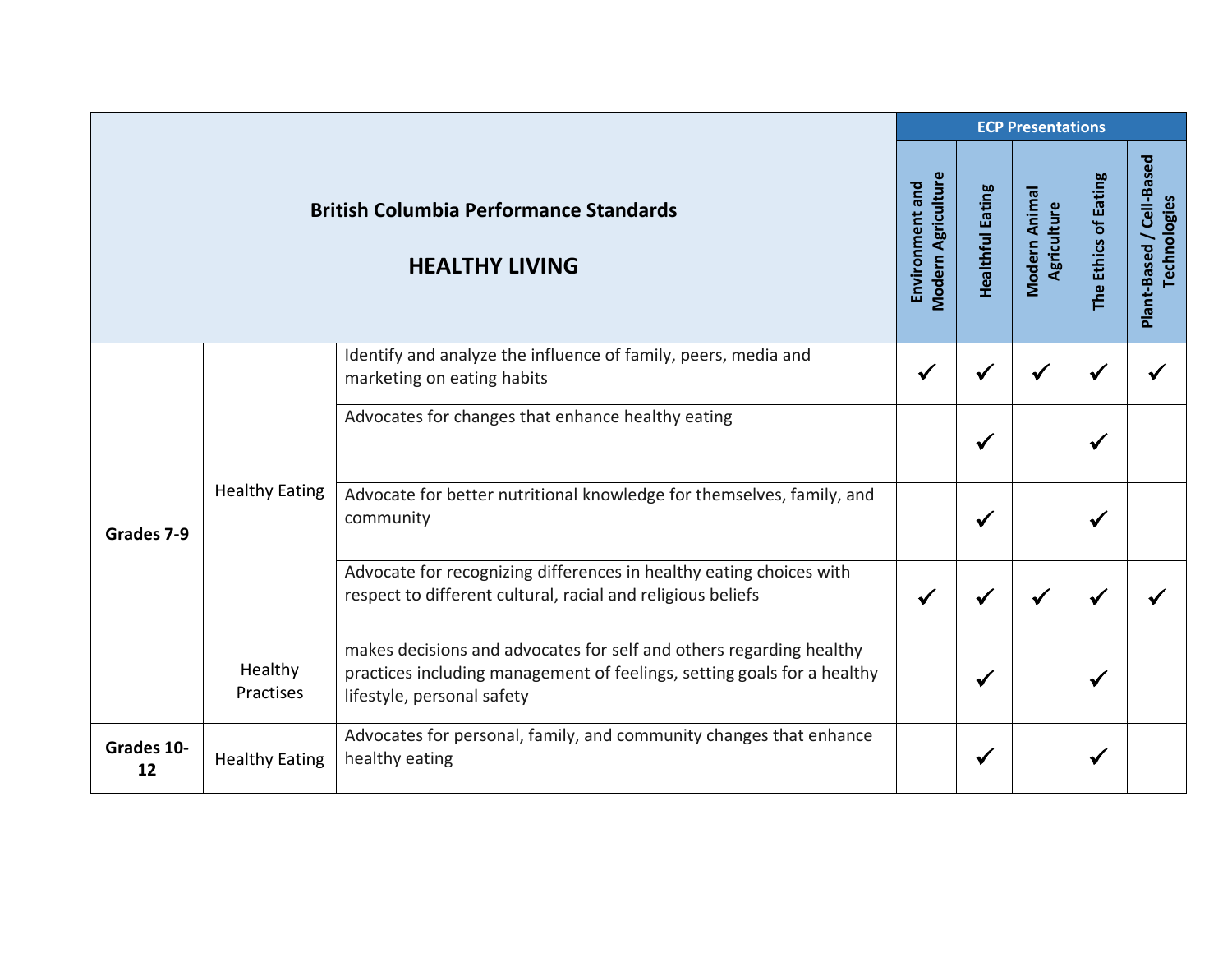| Grades 10-<br>12 | a student should look like<br>Articulate the reasons for their choices, and show an analysis that<br>backs up the choices made<br><b>Healthy Eating</b><br>Demonstrate the willingness to advocate for dietary change for<br>themselves and others, family, and community<br>Justify the reasoning behind food choices | Communicate to others what a healthy balanced food plan for a day for                                                                                                       |              |   |   |   |  |
|------------------|------------------------------------------------------------------------------------------------------------------------------------------------------------------------------------------------------------------------------------------------------------------------------------------------------------------------|-----------------------------------------------------------------------------------------------------------------------------------------------------------------------------|--------------|---|---|---|--|
|                  |                                                                                                                                                                                                                                                                                                                        | ✔                                                                                                                                                                           | ✔            |   |   |   |  |
|                  |                                                                                                                                                                                                                                                                                                                        |                                                                                                                                                                             | $\checkmark$ | ✔ | ₩ | ₩ |  |
|                  |                                                                                                                                                                                                                                                                                                                        |                                                                                                                                                                             | ✔            | ₩ |   |   |  |
|                  | Healthy<br>Practises                                                                                                                                                                                                                                                                                                   | Demonstrates the attitudes, knowledge and positive habits needed to<br>be healthy individuals, responsible for the physical and emotional well-<br>being of self and others | $\checkmark$ | ✔ |   |   |  |
|                  |                                                                                                                                                                                                                                                                                                                        | Evaluate the interrelationships of internal and external factors that<br>influence health                                                                                   | $\checkmark$ | ✔ |   |   |  |
|                  |                                                                                                                                                                                                                                                                                                                        | Advocate for self and others to make personal decisions that enhance<br>health                                                                                              | ✔            |   |   |   |  |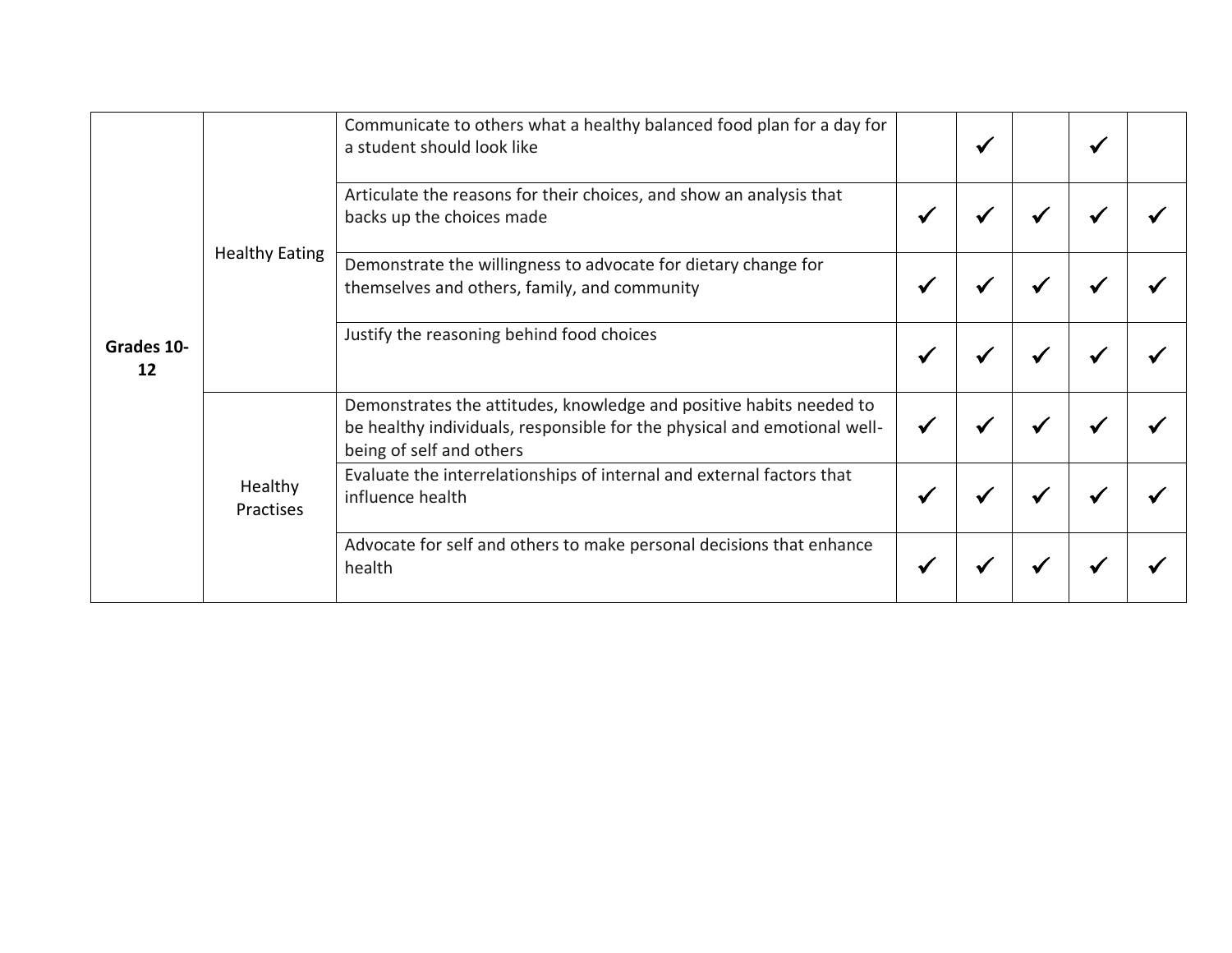|         |                                     |                                                                                                                        |                                       |                         | <b>ECP Presentations</b>     |                      |                                                  |
|---------|-------------------------------------|------------------------------------------------------------------------------------------------------------------------|---------------------------------------|-------------------------|------------------------------|----------------------|--------------------------------------------------|
|         |                                     | <b>British Columbia's New Curriculum</b><br>PHYSICAL AND HEALTH EDUCATION                                              | Modern Agriculture<br>Environment and | <b>Healthful Eating</b> | Modern Animal<br>Agriculture | The Ethics of Eating | <b>Based Technologies</b><br>Plant-Based / Cell- |
|         |                                     | Investigate and analyze influences on eating habits                                                                    | $\checkmark$                          | ✔                       |                              | $\checkmark$         |                                                  |
|         | Healthy and<br><b>Active Living</b> | Identify factors that influence healthy choices and explain their potential<br>health effects                          |                                       | $\checkmark$            |                              | $\checkmark$         |                                                  |
| Grade 7 |                                     | Assess and communicate health information for various health issues                                                    |                                       | ✔                       |                              |                      |                                                  |
|         |                                     | Identify and apply strategies to pursue personal healthy-living goals                                                  |                                       | $\checkmark$            |                              | $\checkmark$         |                                                  |
|         |                                     | Develop strategies for promoting healthy eating choices in different settings                                          |                                       | $\checkmark$            |                              | $\checkmark$         |                                                  |
| Grade 8 | Healthy and<br><b>Active Living</b> | Assess factors that influence healthy choices and their potential health effects                                       |                                       | ✔                       |                              | $\checkmark$         |                                                  |
|         |                                     | Identify factors that influence health messages from a variety of sources, and<br>analyze their influence on behaviour |                                       | $\checkmark$            |                              | ✔                    |                                                  |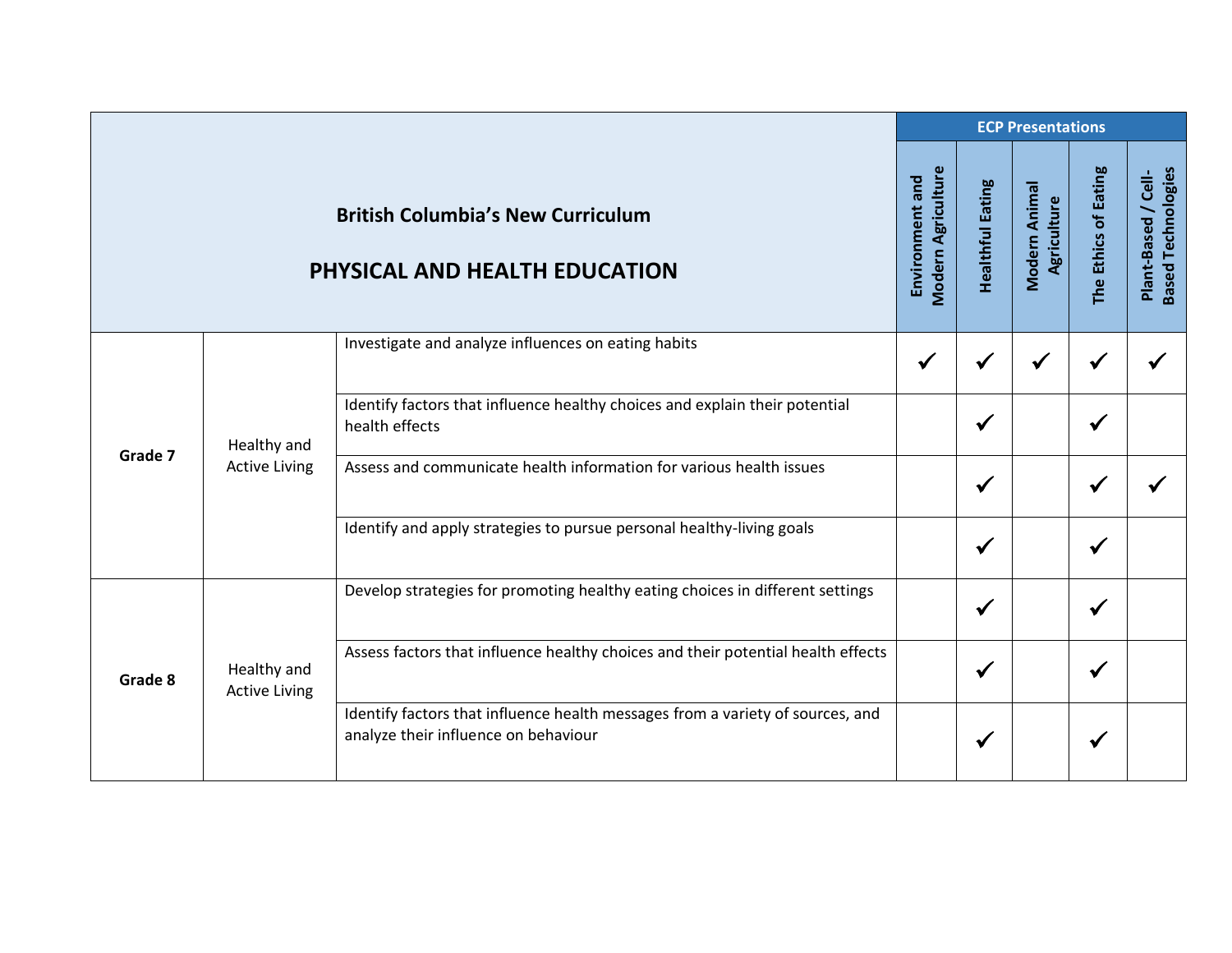| Grade 8  | Healthy and<br><b>Active Living</b> | Identify and apply strategies to pursue personal healthy-living goals                                                                                                           | ✔            |              |  |
|----------|-------------------------------------|---------------------------------------------------------------------------------------------------------------------------------------------------------------------------------|--------------|--------------|--|
| Grade 9  |                                     | Propose healthy choices that support lifelong health and well-being                                                                                                             | $\checkmark$ | ✔            |  |
|          | Healthy and<br><b>Active Living</b> | Identify factors that influence health messages from a variety of sources, and<br>analyze their influence on behaviour                                                          |              | ✔            |  |
|          |                                     | Identify and apply strategies to pursue personal healthy-living goals                                                                                                           | $\checkmark$ | √            |  |
|          | Healthy and<br><b>Active Living</b> | Plan ways to overcome potential barriers that affect participation in physical<br>activities                                                                                    | $\checkmark$ |              |  |
| Grade 10 |                                     | Critically analyze and explain health messages and investigate their potential<br>influences on health and well-being                                                           | ✔            | √            |  |
|          |                                     | Analyze how health-related decisions, such as those related to healthy eating,<br>substance use, and sexual health, support the achievement of personal<br>healthy-living goals | $\checkmark$ | $\checkmark$ |  |
|          | <b>Active Living</b>                | Plan ways to overcome potential barriers to participation in physical activities                                                                                                | $\checkmark$ | √            |  |
| Grade 11 | Fitness and<br>Conditioning         | Identify and describe the relationship between healthy eating, overall health,<br>and performance in fitness activities                                                         | $\checkmark$ | ✔            |  |
|          |                                     | Analyze health messages from a variety of sources and describe their potential<br>influences on health and well-being                                                           | √            |              |  |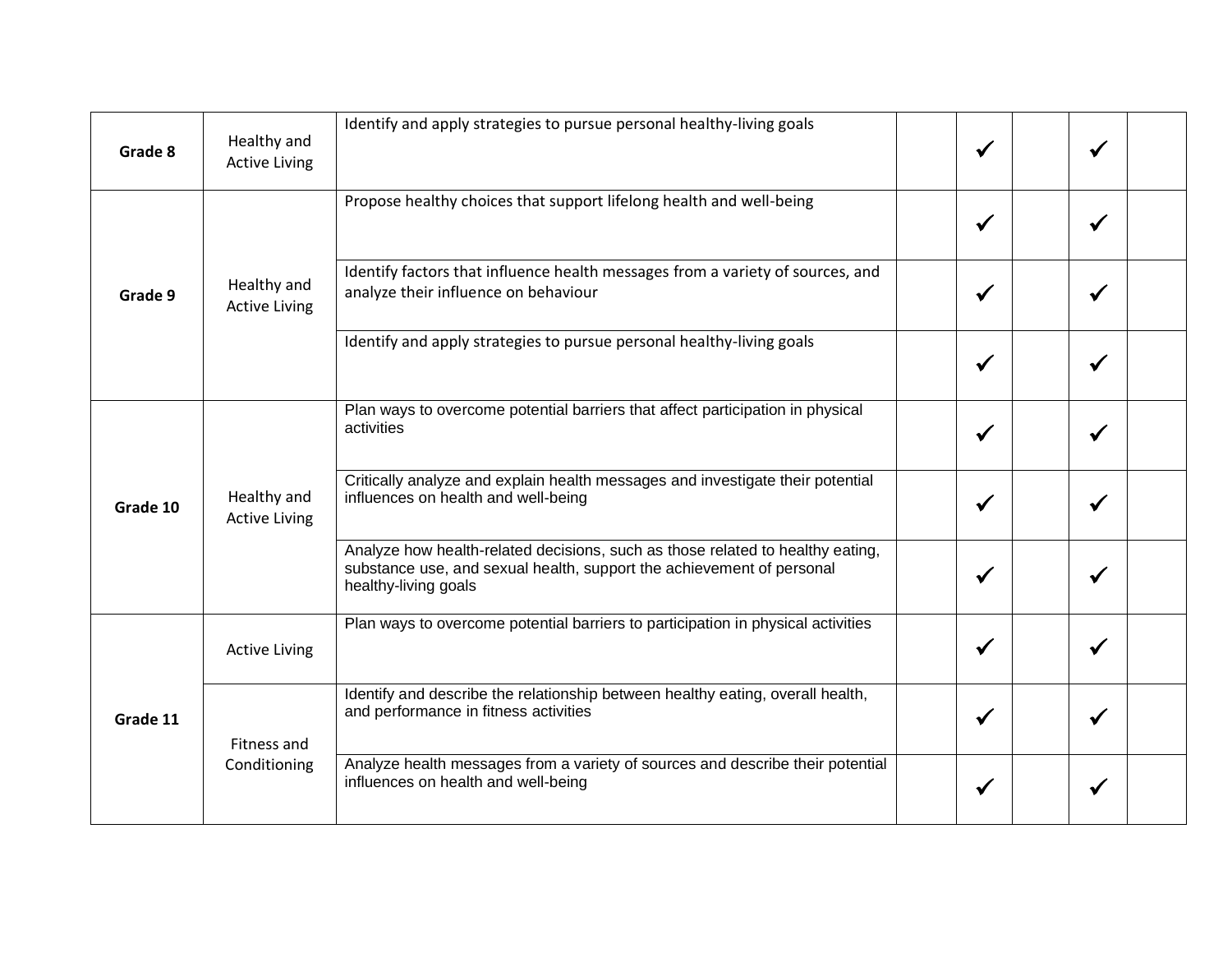| Grade 11 | Outdoor<br>Education | Analyze and explain nutritional considerations and other requirements for<br>preparation for and participation in outdoor activities                        | $\checkmark$ |  |  |
|----------|----------------------|-------------------------------------------------------------------------------------------------------------------------------------------------------------|--------------|--|--|
| Grade 12 | <b>Active Living</b> | Plan ways to overcome potential barriers to participation in physical activities                                                                            | ✔            |  |  |
|          |                      | Demonstrate the ability to apply health knowledge and healthy living skills in<br>making reasoned decisions related to their personal health and well-being | ✔            |  |  |
|          | Fitness and          | Identify and analyze the relationship between healthy eating, overall health,<br>and performance in fitness activities                                      | ₩            |  |  |
|          | Conditioning         | Analyze and critique health messages from a variety of sources and describe<br>their potential influences on health and well-being                          | ✔            |  |  |
|          | Outdoor<br>Education | Analyze and explain nutritional considerations and other requirements for<br>preparation for and participation in outdoor activities                        | -44          |  |  |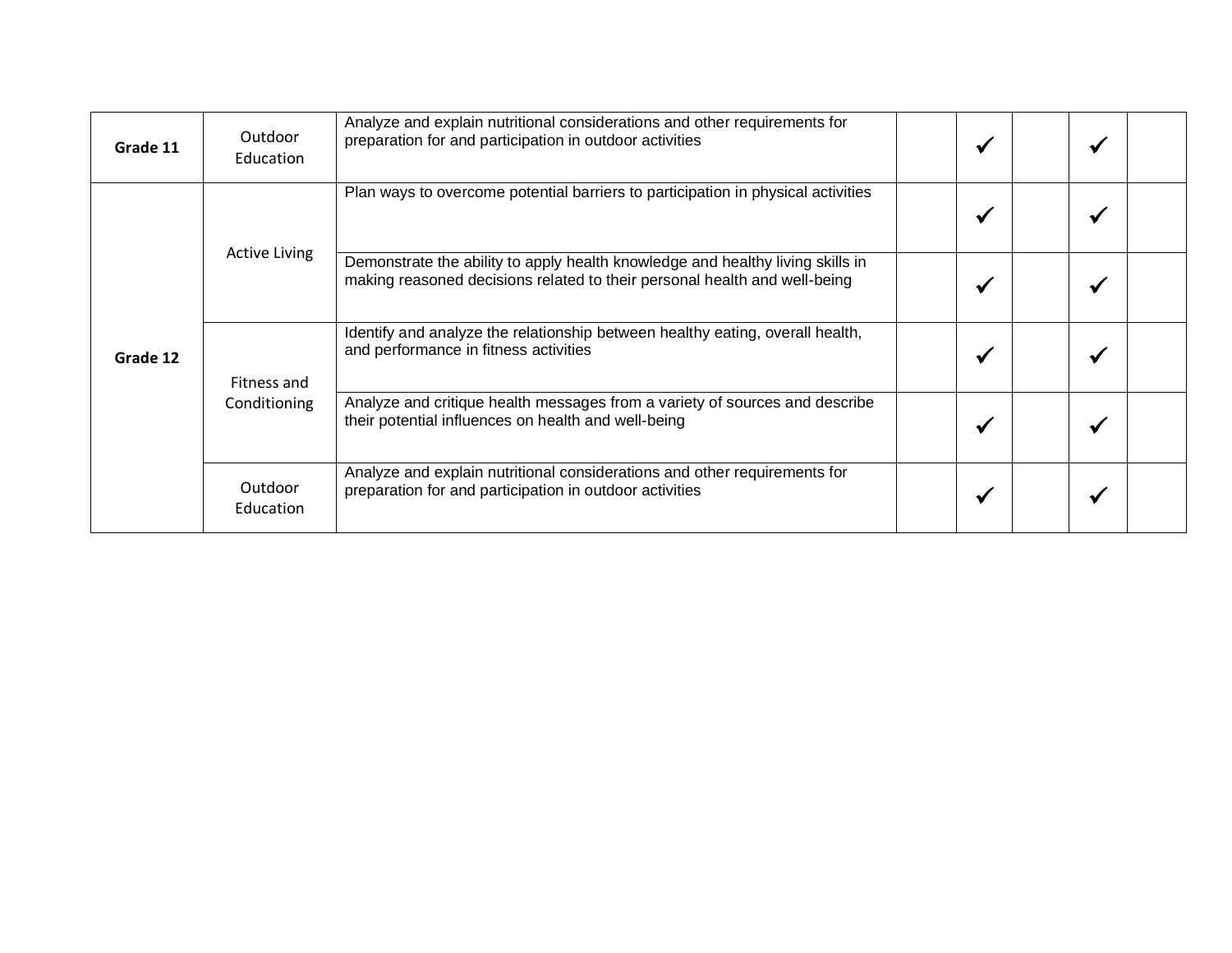|         |                               |                                                                                                                       |                                              |                         | <b>ECP Presentations</b>     |                      |                                                  |
|---------|-------------------------------|-----------------------------------------------------------------------------------------------------------------------|----------------------------------------------|-------------------------|------------------------------|----------------------|--------------------------------------------------|
|         |                               | <b>British Columbia's New Curriculum</b><br><b>SCIENCE</b>                                                            | <b>Modern Agriculture</b><br>Environment and | <b>Healthful Eating</b> | Modern Animal<br>Agriculture | The Ethics of Eating | <b>Based Technologies</b><br>Plant-Based / Cell- |
|         | Questioning and<br>Predicting | Demonstrate a sustained intellectual curiosity about a scientific topic or<br>problem of personal interest            |                                              |                         |                              |                      |                                                  |
|         |                               | Identify a question to answer or a problem to solve through scientific inquiry                                        | ✔                                            |                         | √                            | √                    |                                                  |
| Grade 7 | Evaluating                    | Consider social, ethical, and environmental implications of the findings from<br>their own and others' investigations | M                                            |                         |                              |                      |                                                  |
|         | Applying and<br>Innovating    | Contribute to care for self, others, community, and world through personal or<br>collaborative approaches             | √                                            |                         |                              |                      |                                                  |
| Grade 8 | Questioning and<br>Predicting | Demonstrate a sustained intellectual curiosity about a scientific topic or<br>problem of personal interest            | V                                            |                         | ✔                            | ✔                    |                                                  |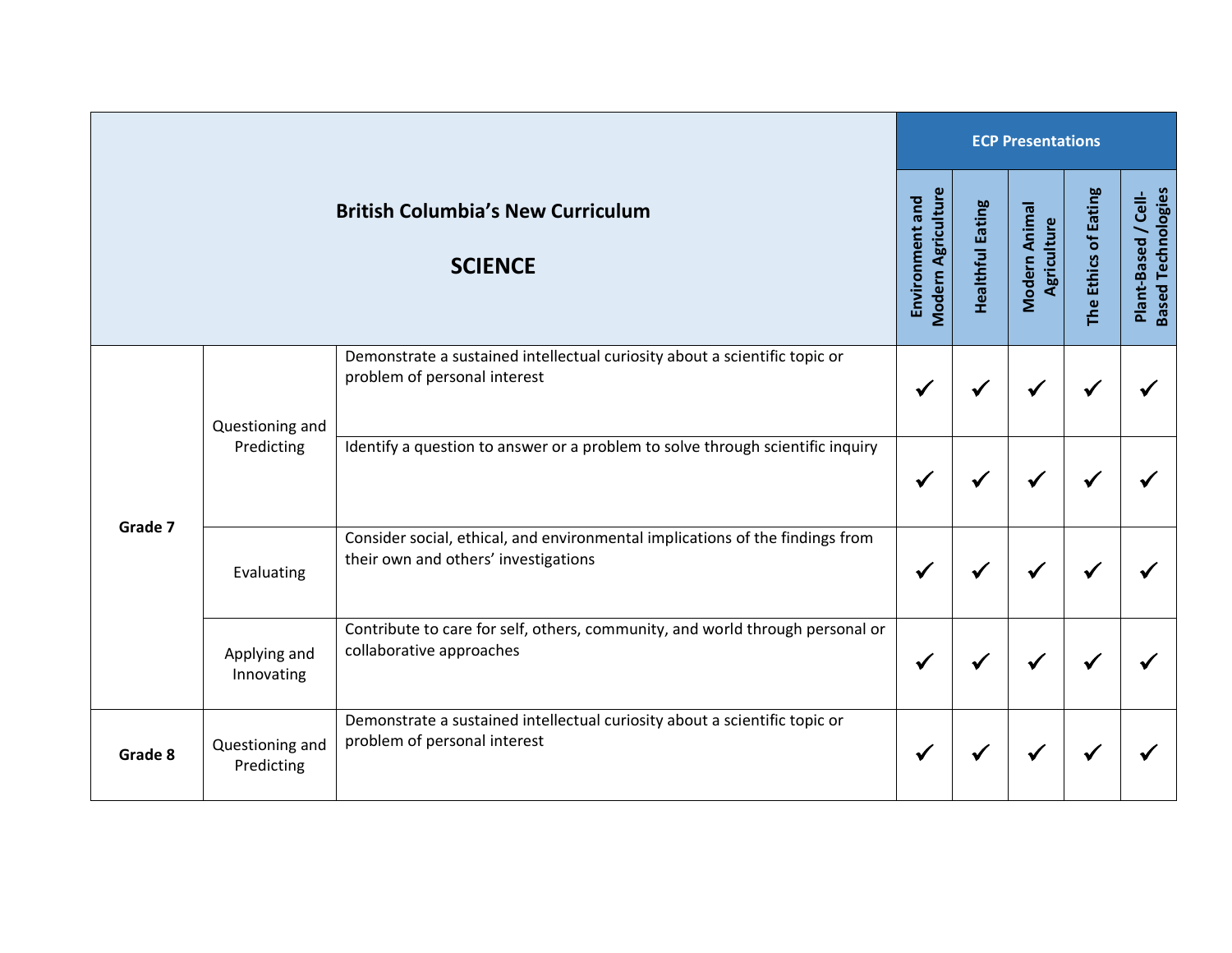| Grade 8 | Questioning and<br>Predicting                       | Identify a question to answer or a problem to solve through scientific inquiry                                        |  |  |  |
|---------|-----------------------------------------------------|-----------------------------------------------------------------------------------------------------------------------|--|--|--|
|         | Evaluating                                          | Consider social, ethical, and environmental implications of the findings from<br>their own and others' investigations |  |  |  |
|         | Applying and<br>Innovating                          | Contribute to care for self, others, community, and world through personal or<br>collaborative approaches             |  |  |  |
|         | Questioning and<br>Predicting                       | Demonstrate a sustained intellectual curiosity about a scientific topic or<br>problem of personal interest            |  |  |  |
|         | Processing and<br>analyzing data<br>and information | Analyze cause-and-effect relationships                                                                                |  |  |  |
|         | Evaluating                                          | Consider social, ethical, and environmental implications of the findings from<br>their own and others' investigations |  |  |  |
| Grade 9 |                                                     | Contribute to care for self, others, community, and world through individual<br>or collaborative approaches           |  |  |  |
|         | Applying and<br>Innovating                          | Transfer and apply learning to new situations                                                                         |  |  |  |
|         |                                                     | Contribute to finding solutions to problems at a local and/or global level<br>through inquiry                         |  |  |  |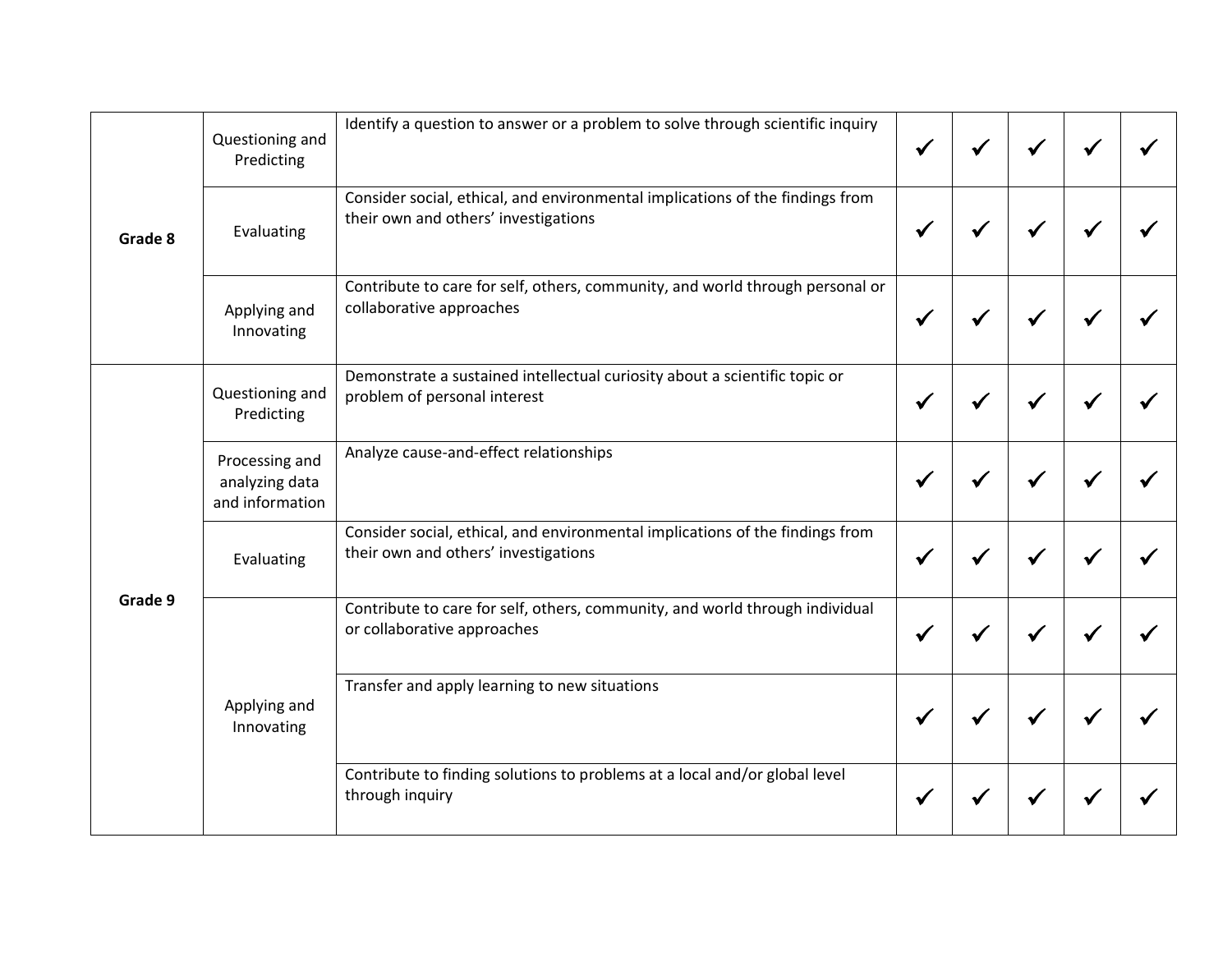|                                                          | Questioning and<br>Predicting                       | Demonstrate a sustained intellectual curiosity about a scientific topic or<br>problem of personal interest                                                                   |  |  |  |
|----------------------------------------------------------|-----------------------------------------------------|------------------------------------------------------------------------------------------------------------------------------------------------------------------------------|--|--|--|
| Grade 10<br>Grade 11:                                    | Planning and<br>Conducting                          | Assess risks and address ethical, cultural, and/or environmental issues<br>associated with their proposed methods and those of others                                        |  |  |  |
|                                                          | Processing and<br>analyzing data<br>and information | Use knowledge of scientific concepts to draw conclusions that are consistent<br>with evidence                                                                                |  |  |  |
|                                                          | Evaluating                                          | Consider social, ethical, and environmental implications of the findings from<br>their own and others' investigations                                                        |  |  |  |
|                                                          | Questioning and<br>Predicting                       | Demonstrate a sustained intellectual curiosity about a scientific topic or<br>problem of personal, local, or global interest                                                 |  |  |  |
| Earth<br><b>Sciences</b>                                 | Applying and<br>Innovating                          | Contribute to care for self, others, community, and world through individual or<br>collaborative approaches                                                                  |  |  |  |
|                                                          | Questioning and<br>Predicting                       | Demonstrate a sustained intellectual curiosity about a scientific topic or<br>problem of personal, local, or global interest                                                 |  |  |  |
| Grade 11:<br><b>Environ-</b><br>mental<br><b>Science</b> | Planning and<br>Conducting                          | Assess risks and address ethical, cultural, and/or environmental issues<br>associated with their proposed methods                                                            |  |  |  |
|                                                          |                                                     | Exercise a healthy, informed skepticism and use scientific knowledge and<br>findings to form their own investigations to evaluate claims in primary and<br>secondary sources |  |  |  |
|                                                          | Evaluating                                          | Consider social, ethical, and environmental implications of the findings from<br>their own and others' investigations                                                        |  |  |  |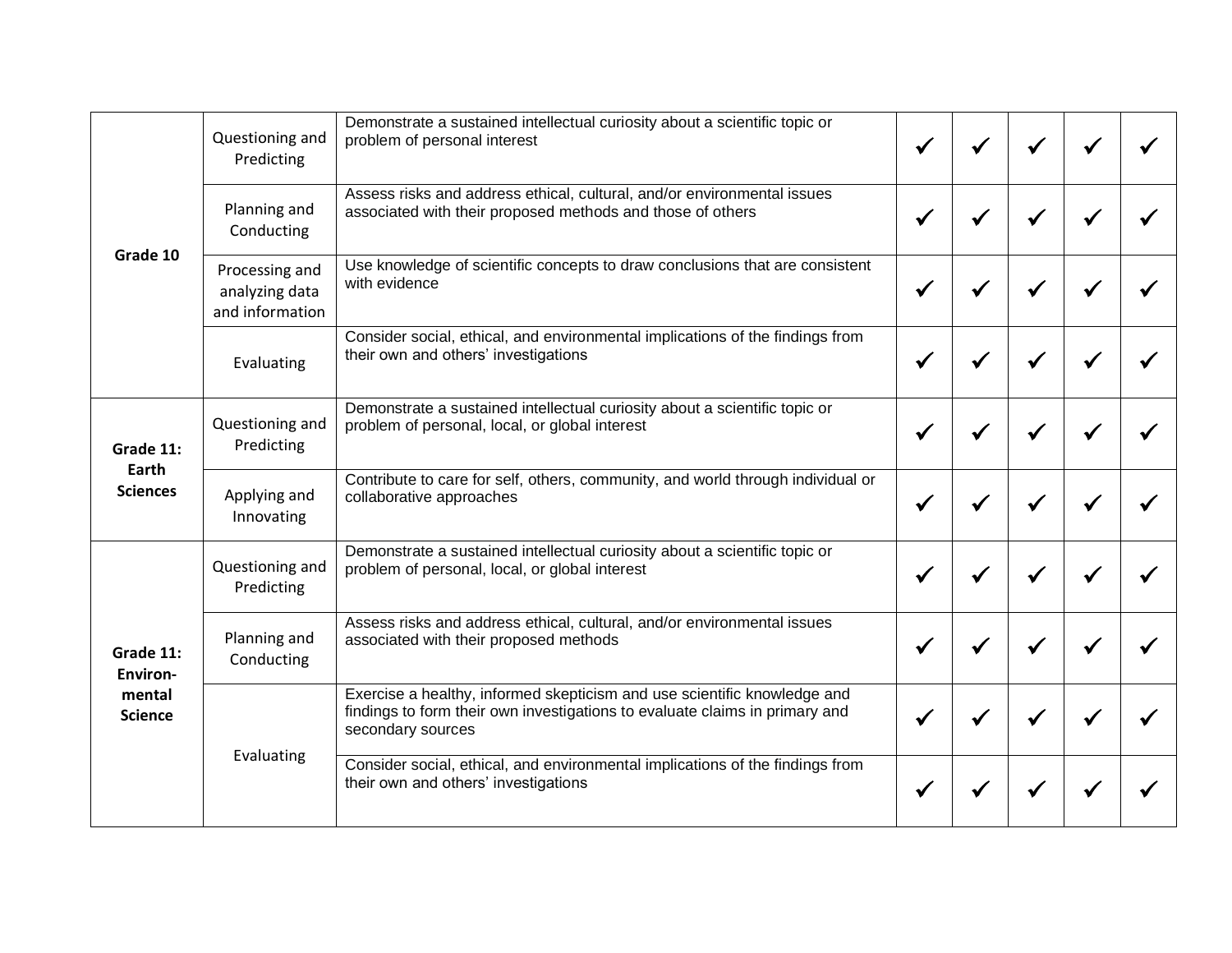| Grade 11:<br><b>Environ-</b>                       | Evaluating                    | Critically analyze the validity of information in primary and secondary sources<br>and evaluate the approaches used to solve problems                                        |  |  |  |
|----------------------------------------------------|-------------------------------|------------------------------------------------------------------------------------------------------------------------------------------------------------------------------|--|--|--|
| mental<br><b>Science</b>                           |                               | Assess risks in the context of personal safety and social responsibility                                                                                                     |  |  |  |
| Grade 11:                                          | Questioning and<br>Predicting | Demonstrate a sustained intellectual curiosity about a scientific topic or<br>problem of personal, local, or global interest                                                 |  |  |  |
|                                                    |                               | Exercise a healthy, informed skepticism and use scientific knowledge and<br>findings to form their own investigations to evaluate claims in primary and<br>secondary sources |  |  |  |
|                                                    | Evaluating                    | Consider social, ethical, and environmental implications of the findings from<br>their own and others' investigations                                                        |  |  |  |
| <b>Life Sciences</b>                               | Applying and<br>Innovating    | Contribute to care for self, others, community, and world through individual or<br>collaborative approaches                                                                  |  |  |  |
|                                                    |                               | Contribute to finding solutions to problems at a local and/or global level<br>through inquiry                                                                                |  |  |  |
|                                                    |                               | Consider the role of scientists in innovation                                                                                                                                |  |  |  |
| Grade 11:<br><b>Science for</b><br><b>Citizens</b> | Questioning and<br>Predicting | Demonstrate a sustained intellectual curiosity about a scientific topic or<br>problem of personal, local, or global interest                                                 |  |  |  |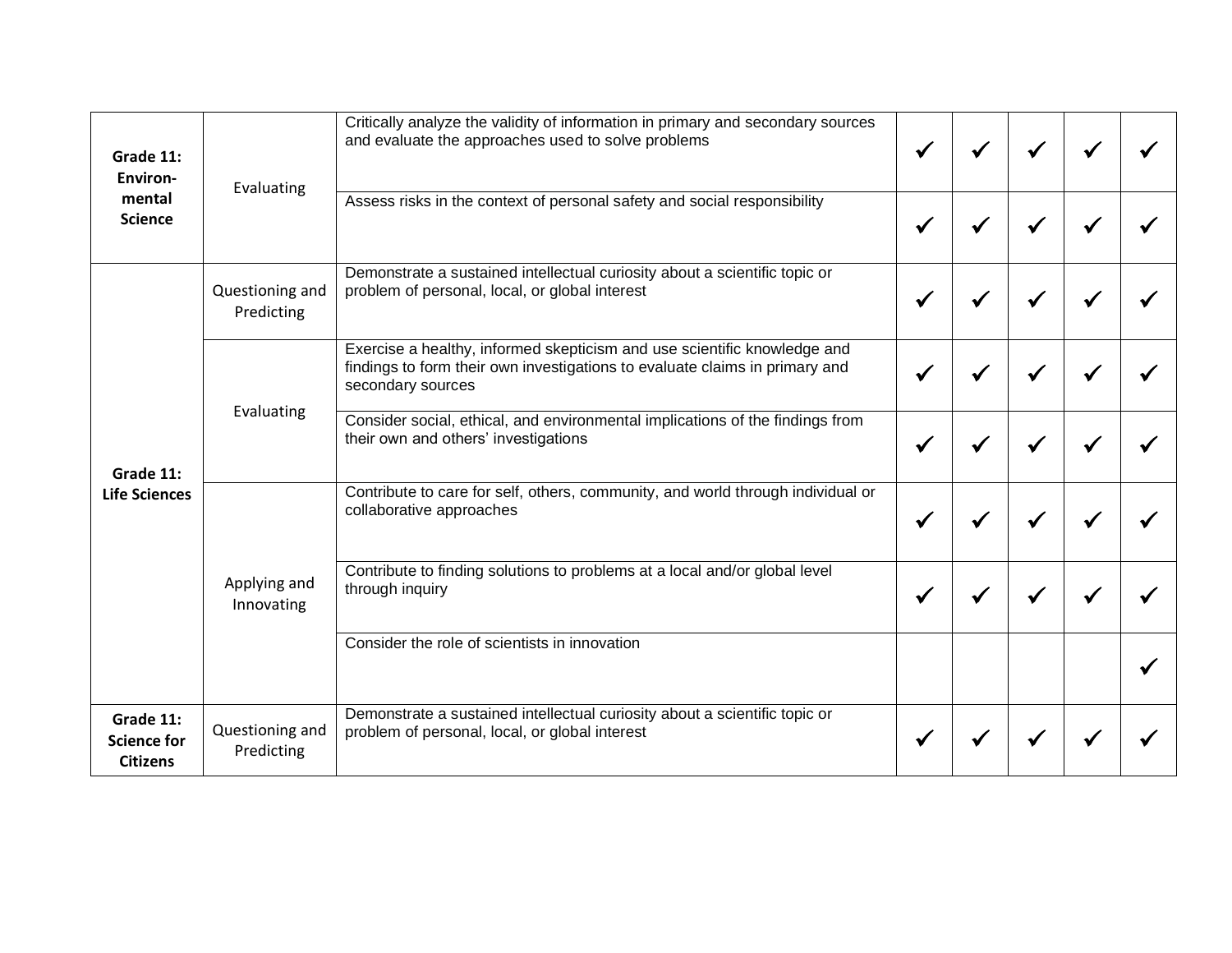| Grade 11:<br><b>Science for</b><br><b>Citizens</b> |              | Exercise a healthy, informed skepticism and use scientific knowledge and<br>findings to form their own investigations to evaluate claims in<br>primary and secondary sources |  |  |  |
|----------------------------------------------------|--------------|------------------------------------------------------------------------------------------------------------------------------------------------------------------------------|--|--|--|
|                                                    | Evaluating   | Consider social, ethical, and environmental implications of the findings from<br>their own and others' investigations                                                        |  |  |  |
|                                                    | Applying and | Contribute to care for self, others, community, and world through individual or<br>collaborative approaches                                                                  |  |  |  |
|                                                    | Innovating   | Contribute to finding solutions to problems at a local and/or global level<br>through inquiry                                                                                |  |  |  |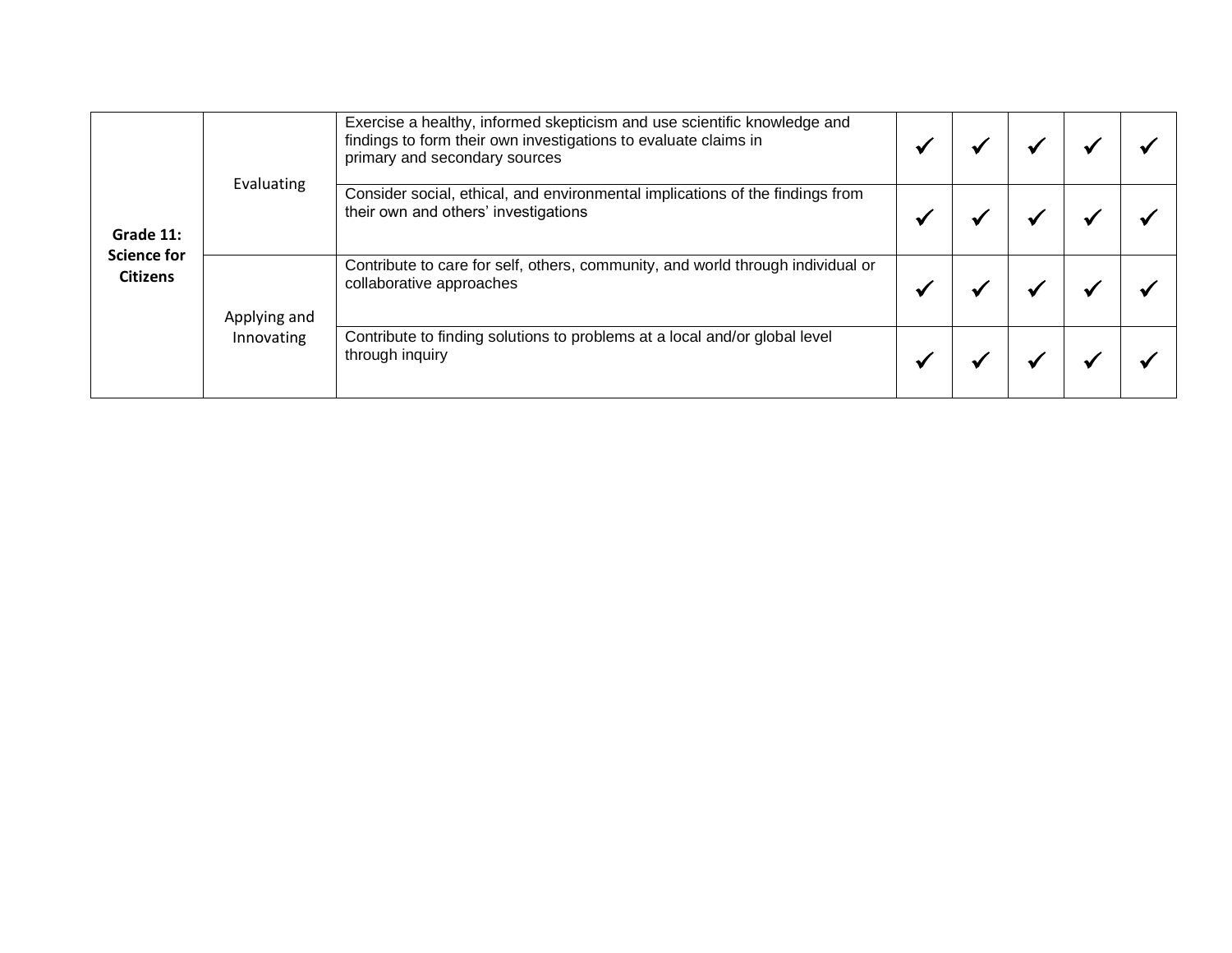|                                                                               |                                                                                                                                                                                                                                                                                                                       |                                                                                                             | <b>ECP Presentations</b>                     |                         |                              |                      |                                                  |  |  |
|-------------------------------------------------------------------------------|-----------------------------------------------------------------------------------------------------------------------------------------------------------------------------------------------------------------------------------------------------------------------------------------------------------------------|-------------------------------------------------------------------------------------------------------------|----------------------------------------------|-------------------------|------------------------------|----------------------|--------------------------------------------------|--|--|
| <b>British Columbia Performance Standards</b><br><b>SOCIAL RESPONSIBILITY</b> |                                                                                                                                                                                                                                                                                                                       |                                                                                                             | <b>Modern Agriculture</b><br>Environment and | <b>Healthful Eating</b> | Modern Animal<br>Agriculture | The Ethics of Eating | <b>Based Technologies</b><br>Plant-Based / Cell- |  |  |
| Grades 6-8                                                                    | be logical and non-judgmental; considers others' feelings and perspectives<br>Can clarify increasingly complex problems and issues, propose and evaluate<br>strategies, and weigh consequences<br>Solving<br>Problems in<br>Often shows sensitivity and tries to consider others' feelings and needs<br>Peaceful Ways | Uses a repertoire of strategies to deal with interpersonal problems; tries to                               |                                              |                         |                              |                      |                                                  |  |  |
|                                                                               |                                                                                                                                                                                                                                                                                                                       | ✔                                                                                                           | ✔                                            | ✔                       |                              |                      |                                                  |  |  |
|                                                                               |                                                                                                                                                                                                                                                                                                                       |                                                                                                             |                                              |                         |                              |                      |                                                  |  |  |
|                                                                               |                                                                                                                                                                                                                                                                                                                       | Anticipates consequences; may include long-term consequences                                                | M                                            |                         |                              |                      |                                                  |  |  |
|                                                                               | Valuing<br>Diversity and<br>Defending<br>Human Rights                                                                                                                                                                                                                                                                 | Usually treats everyone fairly and respectfully; shows an increasing<br>commitment to correcting injustices | ✔                                            |                         | √                            |                      |                                                  |  |  |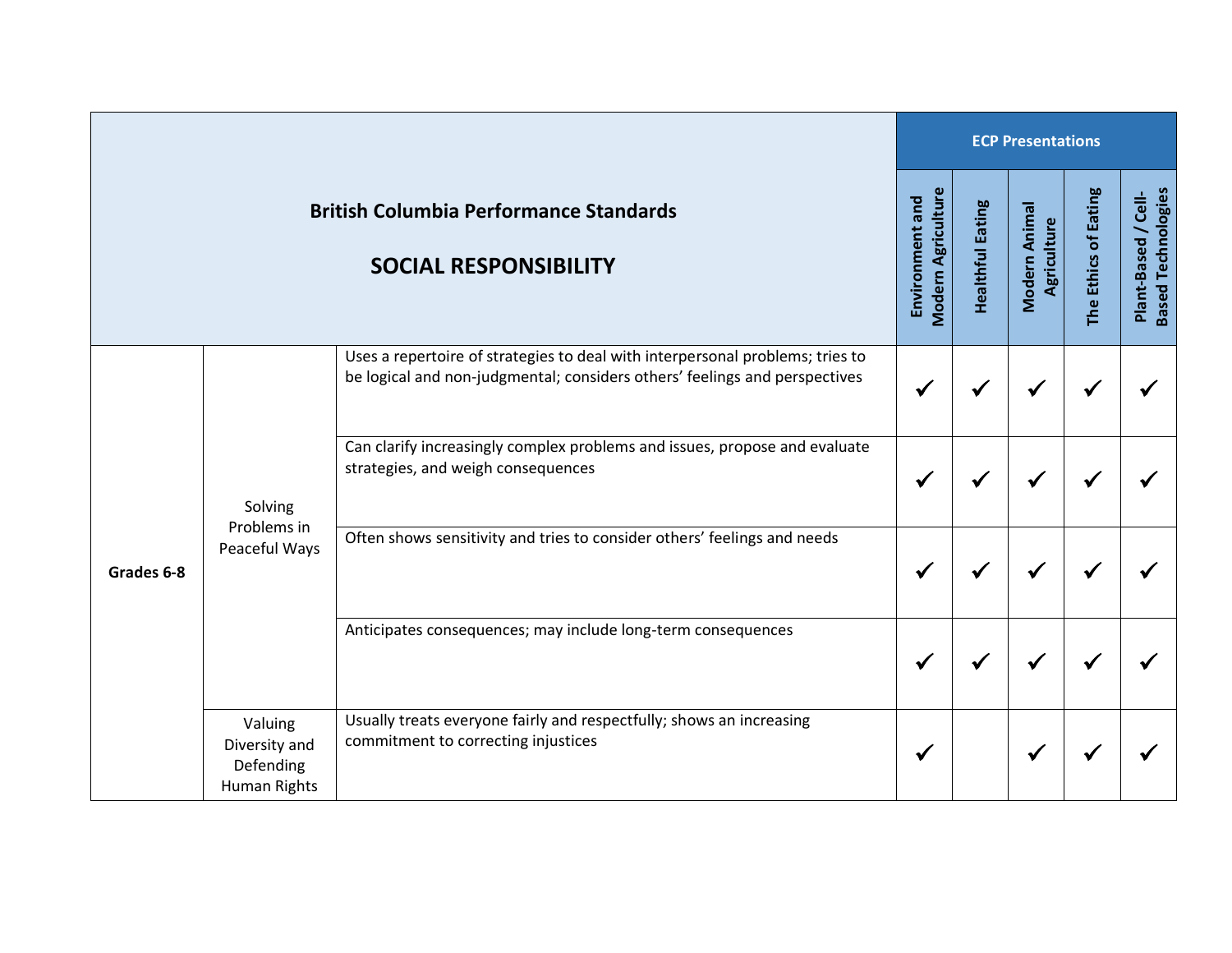|            | Valuing<br>Diversity and<br>Defending<br>Human Rights                                                                  | Often takes a stand when perceiving injustice; may show a sense of moral<br>outrage and want action taken                          |  |  |  |
|------------|------------------------------------------------------------------------------------------------------------------------|------------------------------------------------------------------------------------------------------------------------------------|--|--|--|
|            |                                                                                                                        | Shows a growing sense of altruism and optimism-a commitment to making<br>the world a better place                                  |  |  |  |
| Grades 6-8 | Exercising<br>Democratic<br><b>Rights and</b><br>Responsibilities                                                      | shows a strong sense of community; often suggests positive actions to be<br>taken                                                  |  |  |  |
|            |                                                                                                                        | Attempts to use resources wisely; practises conservation; may take<br>responsibility beyond self                                   |  |  |  |
|            |                                                                                                                        | In conflict situations, shows empathy and a sense of ethics, presents soundly<br>reasoned arguments, and considers divergent views |  |  |  |
|            | effective plan, and use evidence to evaluate actions<br>Solving<br>Problems in<br>Peaceful Ways<br>convincing evidence | Can clarify problems or issues, generate and analyze strategies, create an                                                         |  |  |  |
|            |                                                                                                                        | Shows empathy and compassion; avoids reacting judgmentally                                                                         |  |  |  |
|            |                                                                                                                        | States opinions clearly; develops soundly reasoned arguments with                                                                  |  |  |  |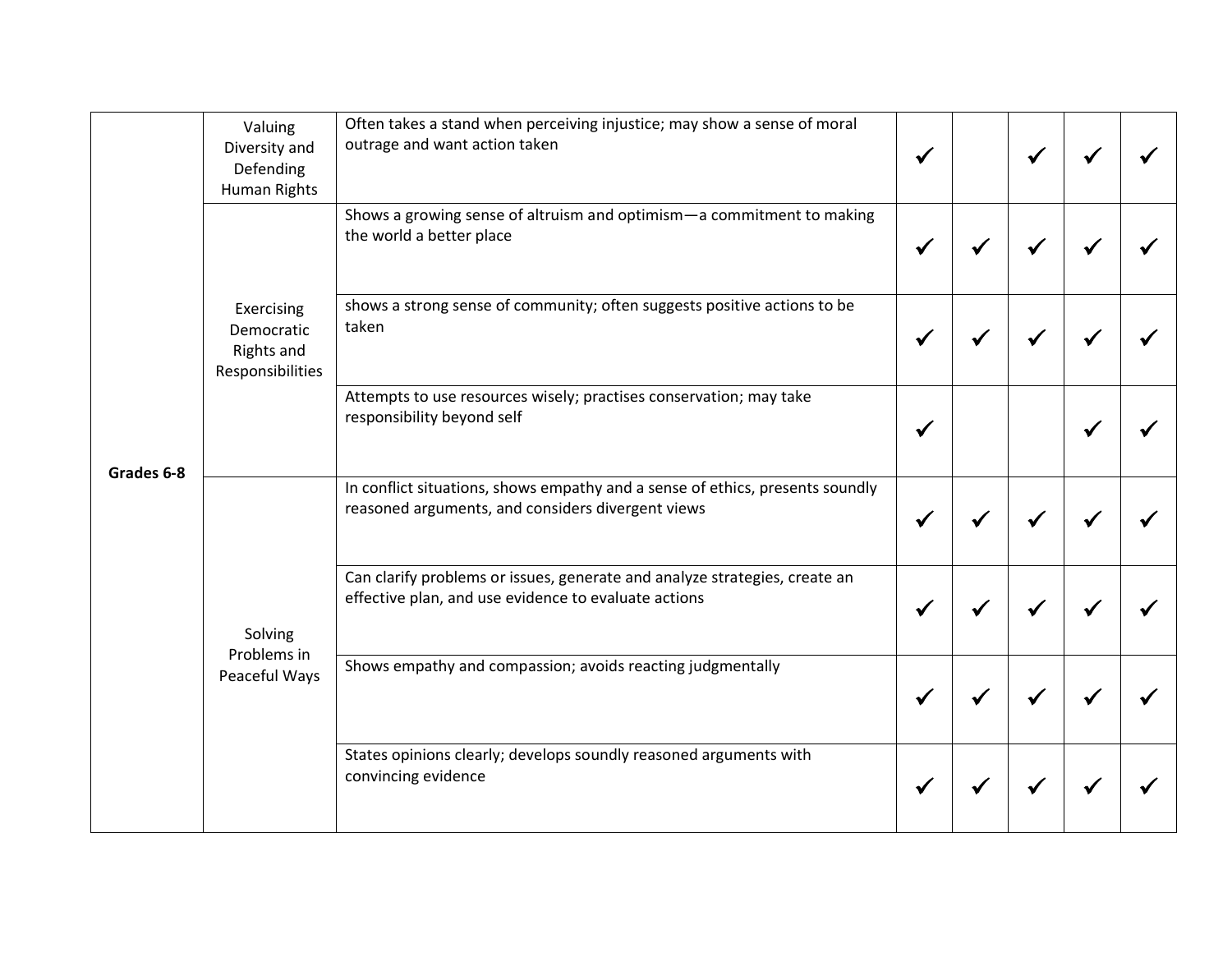| Grades 6-8  | Listens respectfully to others; open-minded; willing to entertain divergent<br>views<br>Shows insight into the reasoning behind various perspectives on controversial<br>Solving<br>issues<br>Problems in<br>Peaceful Ways |                                                                                                                                                 |  |  |  |
|-------------|----------------------------------------------------------------------------------------------------------------------------------------------------------------------------------------------------------------------------|-------------------------------------------------------------------------------------------------------------------------------------------------|--|--|--|
|             |                                                                                                                                                                                                                            |                                                                                                                                                 |  |  |  |
|             |                                                                                                                                                                                                                            | Analyzes short- and long- term consequences when planning a course of<br>action; plan is effective                                              |  |  |  |
|             | Valuing<br>Diversity and<br>Defending<br>Human Rights                                                                                                                                                                      | respectful and ethical; speaks out and takes action to support diversity and<br>defend human rights, even when that may not be a popular stance |  |  |  |
|             | Exercising<br>Democratic<br><b>Rights and</b><br>Responsibilities                                                                                                                                                          | shows a strong sense of community- mindedness and accountability; can<br>describe and work toward an ideal future for the world                 |  |  |  |
| Grades 8-10 |                                                                                                                                                                                                                            | Accepts responsibility for taking actions in the interest of community and<br>being accountable for choices                                     |  |  |  |
|             | Exercising<br>Democratic<br><b>Rights and</b><br>Responsibilities                                                                                                                                                          | Displays long-term thinking regarding stewardship and sustainability;<br>identifies personal and communal responsibility                        |  |  |  |
|             |                                                                                                                                                                                                                            | Developing a coherent vision of a preferred future for the community, nation,<br>or world and some steps to attaining it                        |  |  |  |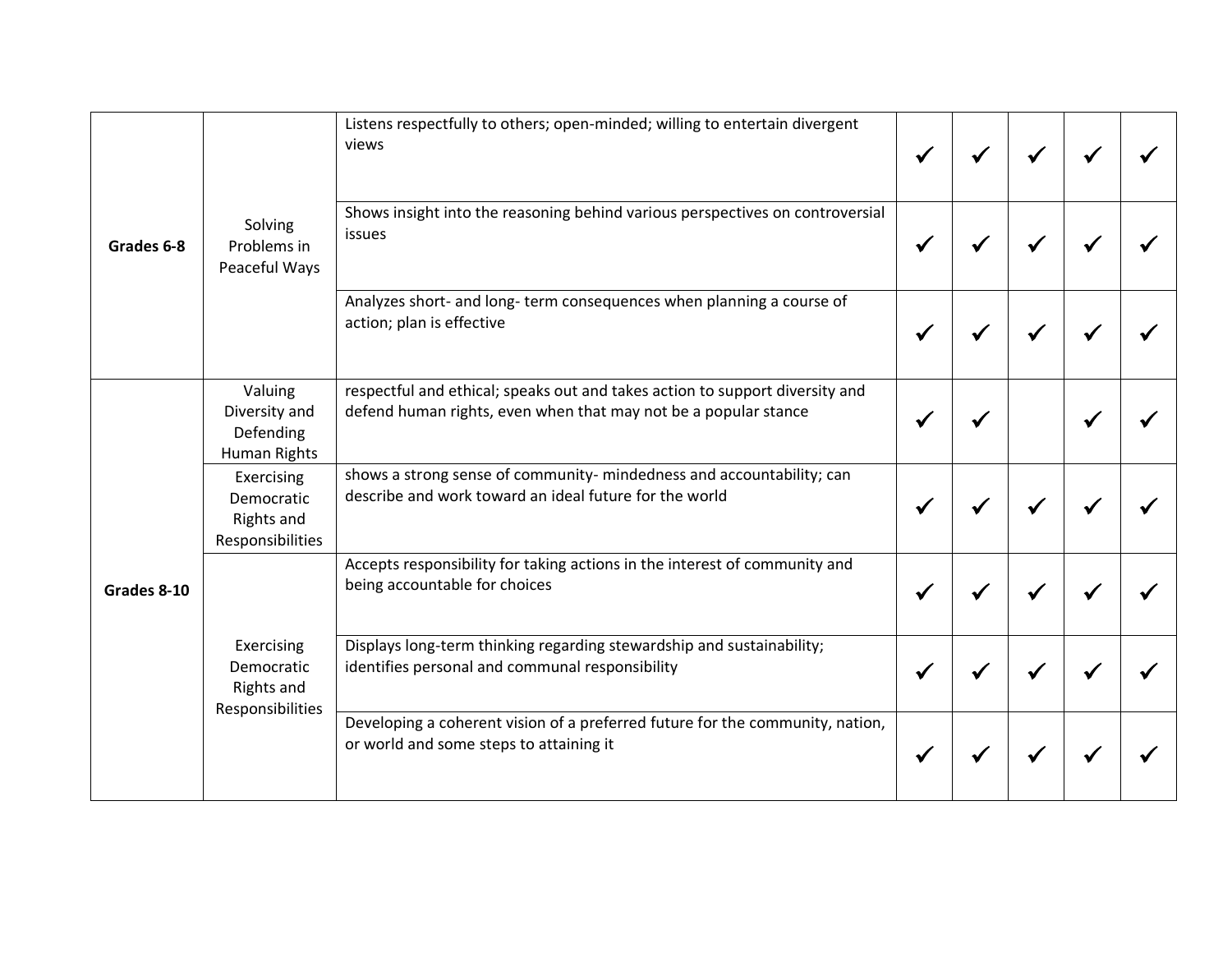|                                                                   |                                                                                                                                                                                                                                                                                                              |                                                                                                                                                                                                           | <b>ECP Presentations</b>                     |                         |                              |                      |                                                  |  |  |
|-------------------------------------------------------------------|--------------------------------------------------------------------------------------------------------------------------------------------------------------------------------------------------------------------------------------------------------------------------------------------------------------|-----------------------------------------------------------------------------------------------------------------------------------------------------------------------------------------------------------|----------------------------------------------|-------------------------|------------------------------|----------------------|--------------------------------------------------|--|--|
| <b>British Columbia's New Curriculum</b><br><b>SOCIAL STUDIES</b> |                                                                                                                                                                                                                                                                                                              |                                                                                                                                                                                                           | <b>Modern Agriculture</b><br>Environment and | <b>Healthful Eating</b> | Modern Animal<br>Agriculture | The Ethics of Eating | <b>Based Technologies</b><br>Plant-Based / Cell- |  |  |
|                                                                   | Use Social Studies inquiry processes and skills to $-$ ask questions; gather,<br>interpret, and analyze ideas; and communicate findings and decisions<br>Determine which causes most influenced particular decisions, actions, or<br>events, and assess their short-and long-term consequences<br>Curricular |                                                                                                                                                                                                           |                                              |                         |                              |                      |                                                  |  |  |
|                                                                   |                                                                                                                                                                                                                                                                                                              |                                                                                                                                                                                                           |                                              |                         |                              |                      |                                                  |  |  |
| Grade 7                                                           | Competencies                                                                                                                                                                                                                                                                                                 | Explain different perspectives on past or present people, places, issues, or<br>events, and compare the values, worldviews, and beliefs of human cultures<br>and societies in different times and places. |                                              |                         |                              |                      |                                                  |  |  |
|                                                                   |                                                                                                                                                                                                                                                                                                              | Make ethical judgments about past events, decisions, or actions, and assess<br>the limitations of drawing direct lessons from the past                                                                    |                                              |                         |                              |                      |                                                  |  |  |
| Grade 8                                                           | Cause and<br>Consequence                                                                                                                                                                                                                                                                                     | Determine which causes most influenced particular decisions, actions, or<br>events, and assess their short-and long-term consequences                                                                     | N                                            |                         |                              |                      |                                                  |  |  |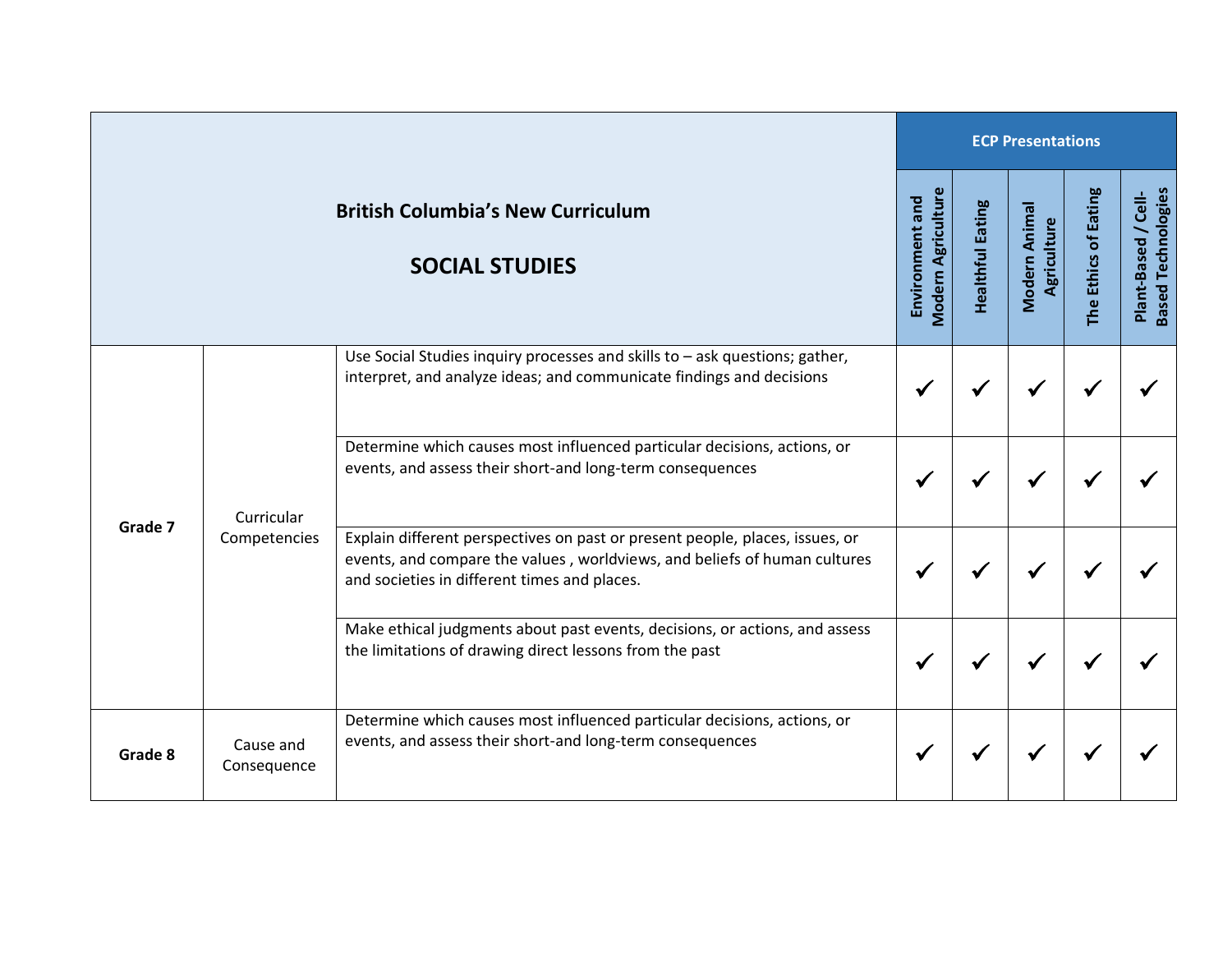| Grade 8  | Perspective              | Explain different perspectives on past or present people, places, issues, or<br>events, and compare the values, worldviews, and beliefs of human cultures<br>and societies in different times and places. |  |  |  |
|----------|--------------------------|-----------------------------------------------------------------------------------------------------------------------------------------------------------------------------------------------------------|--|--|--|
|          | Ethical<br>Judgment      | Make ethical judgments about past events, decisions, or actions, and assess<br>the limitations of drawing direct lessons from the past                                                                    |  |  |  |
| Grade 9  | Cause and<br>Consequence | Assess how prevailing conditions and the actions of individuals or groups<br>affect events, decisions, or developments                                                                                    |  |  |  |
|          | Perspective              | Explain and infer different perspectives on past or present people, places,<br>issues, or events by considering prevailing norms, values, worldviews, and<br>beliefs                                      |  |  |  |
|          | Ethical                  | Recognize implicit and explicit ethical judgments in a variety of sources                                                                                                                                 |  |  |  |
|          | Judgment                 | Make reasoned ethical judgments about actions in the past and present, and<br>determine appropriate ways to remember and respond                                                                          |  |  |  |
| Grade 10 | Curricular               | Use Social Studies inquiry processes and skills to ask questions; gather,<br>interpret, and analyze ideas; and communicate findings and decisions                                                         |  |  |  |
|          | Competencies             | Explain and infer different perspectives on past or present people, places,<br>issues, or events by considering prevailing norms, values, worldviews, and<br>beliefs (perspective)                        |  |  |  |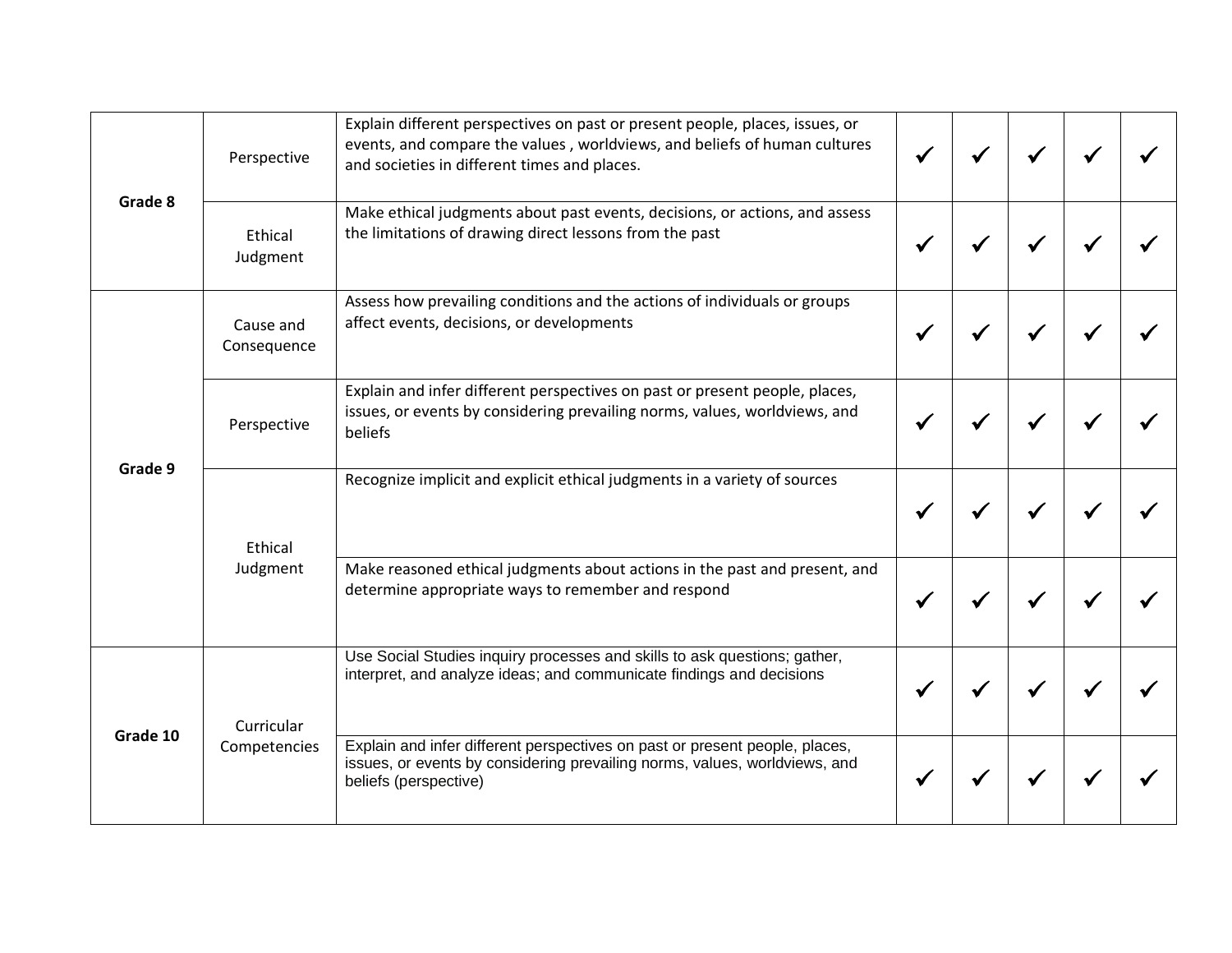| Grade 10               | Curricular                 | Recognize implicit and explicit ethical judgments in a variety of sources<br>(ethical judgment)                                                                           |  |  |  |
|------------------------|----------------------------|---------------------------------------------------------------------------------------------------------------------------------------------------------------------------|--|--|--|
|                        | Competencies               | Make reasoned ethical judgments about actions in the past and present, and<br>determine appropriate ways to remember and respond (ethical judgment)                       |  |  |  |
| Grade 11               | Curricular<br>Competencies | Explain different perspectives on past or present people, places, issues, and<br>events by considering prevailing norms, values, worldviews, and beliefs<br>(perspective) |  |  |  |
|                        |                            | Recognize implicit and explicit ethical judgments in a variety of sources<br>(ethical judgment)                                                                           |  |  |  |
|                        |                            | Make reasoned ethical judgments about controversial actions in the past or<br>present, and determine whether we have a responsibility to respond (ethical<br>judgment)    |  |  |  |
| <b>Economics</b><br>12 | Curricular<br>Competencies | Compare and contrast continuities and changes within and between economic<br>approaches and theories (continuity and change)                                              |  |  |  |
|                        |                            | Explain different perspectives on past and present social and economic<br>systems by considering prevailing norms, values, worldviews, and beliefs<br>(perspective)       |  |  |  |
|                        |                            | Recognize implicit and explicit ethical judgments in the development and<br>application of various economic approaches and theories (ethical judgment)                    |  |  |  |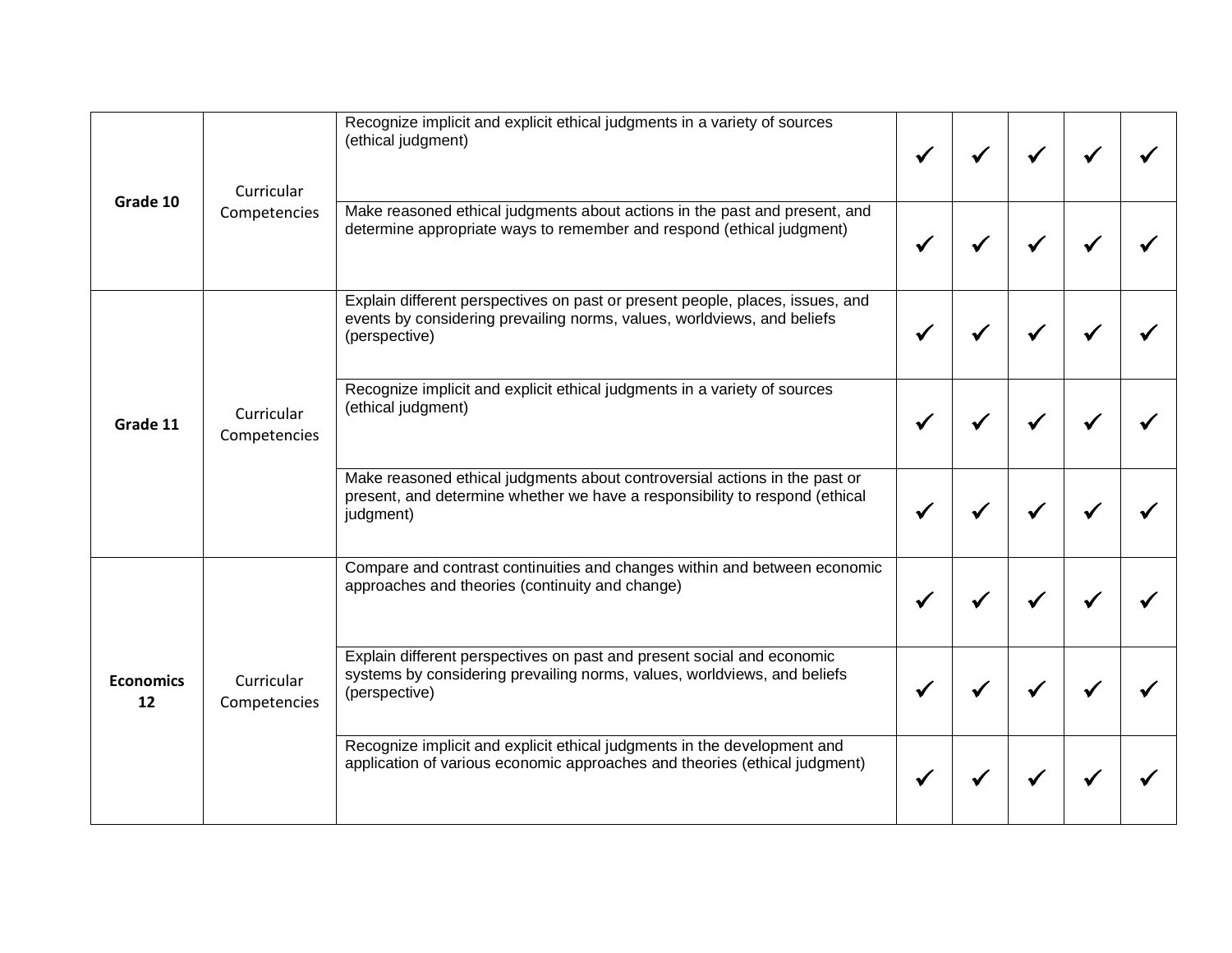| <b>Economics</b><br>12      | Curricular<br>Competencies                         | Make reasoned ethical judgments about the past and present application of<br>economic approaches and theories in economic, social, and political policy<br>and decision making (ethical judgment)                                       |  |  |  |
|-----------------------------|----------------------------------------------------|-----------------------------------------------------------------------------------------------------------------------------------------------------------------------------------------------------------------------------------------|--|--|--|
| Philosophy<br>12            |                                                    | Use philosophical inquiry processes and reasoning skills to respond to<br>arguments and questions related to major issues in philosophy                                                                                                 |  |  |  |
|                             | Curricular<br>arguments (evidence)<br>Competencies | Compare the justification for different philosophical perspectives after<br>investigating points of contention and the strengths and weakness of various                                                                                |  |  |  |
|                             |                                                    | Explain different philosophical perspectives by considering the norms, values,<br>worldviews, and beliefs of the philosophers who developed them (perspective)                                                                          |  |  |  |
| Physical                    | Curricular                                         | Identify and assess how human and environmental factors and events<br>influence each other (interactions and associations)                                                                                                              |  |  |  |
| Geography<br>12             | Competencies<br>value judgments)                   | Make reasoned ethical judgments about controversial actions in the past<br>and/or present, and whether we have a responsibility to respond (geographical                                                                                |  |  |  |
| <b>Social Justice</b><br>12 | Curricular                                         | Determine and assess the long- and short-term causes and consequences,<br>and the intended and unintended consequences, of an event, legislative and<br>judicial decision, development, policy, and movement (cause and<br>consequence) |  |  |  |
|                             | Competencies                                       | Explain different perspectives on past and present people, places, issues, and<br>events, and distinguish between worldviews of the past or present<br>(perspective)                                                                    |  |  |  |